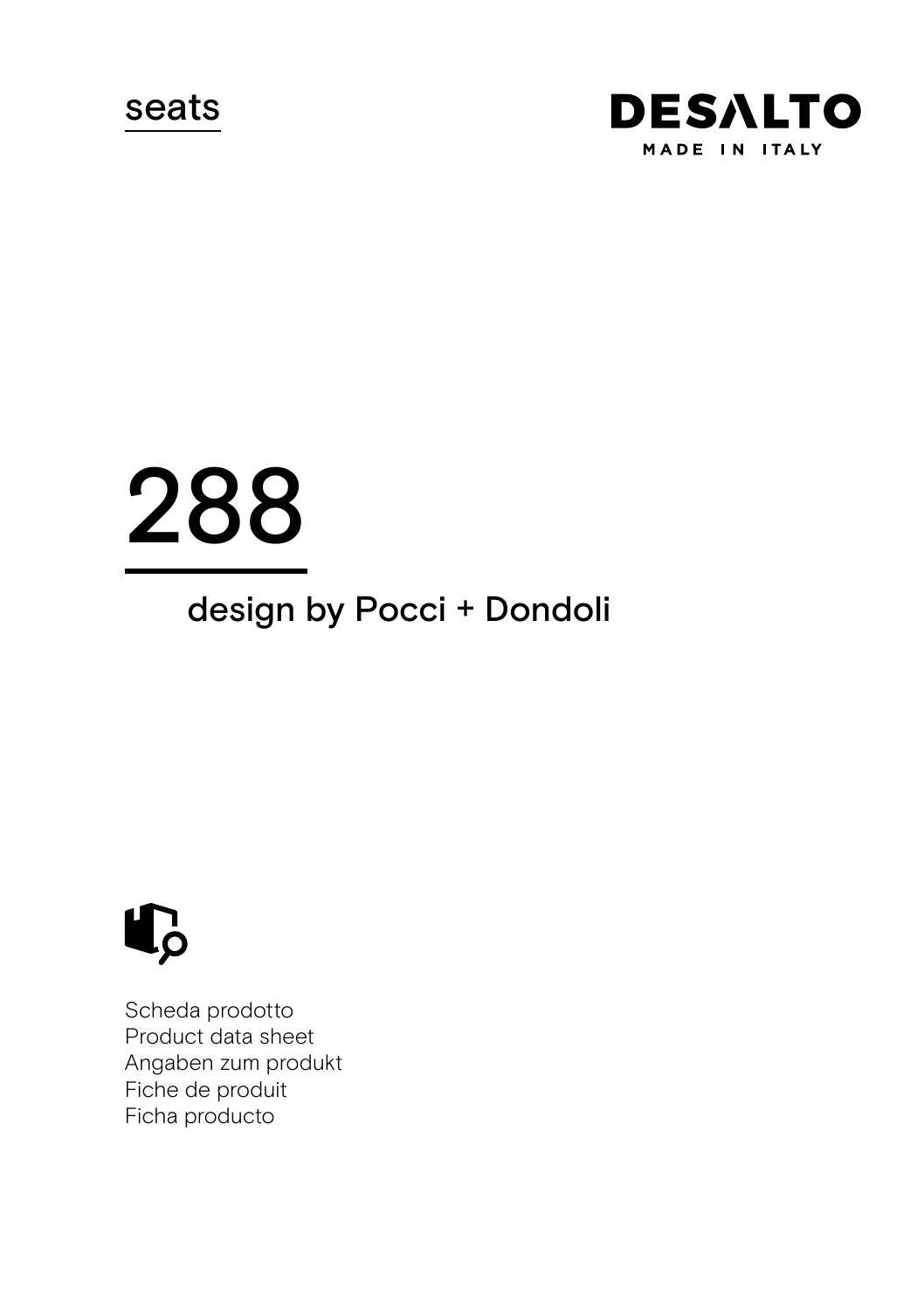#### Italiano

#### Materiali

Seduta stampata in poliammide pa6 laccata in vari colori.

#### Manutenzione

Usare un panno in microfibra con acqua demineralizzata. Una pulizia intensa si ottiene con un panno imbevuto in acqua e sapone, o detergenti neutri diluiti in acqua. Importante asciugare subito. Per tutte le superfici: evitare l'uso di prodotti contenenti acetone, diluenti, ammoniaca, alcool o abrasivi in genere. Evitare il contatto prolungato con sostanze grasse e/o coloranti, potrebbero venire assorbite e dare luogo a macchie permanenti.

#### Avvertenze

Evitare i seguenti usi impropri: non sedersi sullo schienale, non salire in piedi sulla seduta, non dondolarsi sulla struttura e non utilizzare il prodotto come scaletta. È doveroso segnalare che alcune aziende di abbigliamento (anche marchi famosi) utilizzano tessuti tinti ma non fissati. Questi capi d'abbigliamento possono rilasciare colore e macchiare gli arredi. Desalto spa declina ogni responsabilità per danni causati a cose o a persone derivanti da un uso non corretto del prodotto. La garanzia non comprende alcun tipo di assistenza o riparazione del prodotto o a parti di esso danneggiate in seguito a un uso non corretto del prodotto stesso.

# Ecologia

Tutti i processi produttivi sono eseguiti nel rispetto delle vigenti normative ambientali e tutelano la salute del personale addetto. I materiali utilizzati sono riciclabili.

#### Outdoor

Qualora il prodotto in possesso, sia stato acquistato in versione outdoor, rispettare le seguenti indicazioni: qualsiasi materiale idoneo all'utilizzo in outdoor, anche se debitamente trattato, subisce nel tempo delle alterazioni di carattere cromatico, superficiale e molecolare, a causa dell'azione degli agenti atmosferici quali caldo, freddo e relativi sbalzi di temperatura, pioggia, sole, vento. Il grado di alterazione varia a seconda delle condizioni di esposizione e dell'area geografica: un esempio è l'ambiente ad alta concentrazione salina o umido, oppure la presenza di cloro in prossimità di piscine. E' sempre determinante una corretta manutenzione fatta di lavaggi con acqua demineralizzata, con il vantaggio di rallentare nel tempo il naturale degrado dei materiali. E' bene evitare il ristagno di acqua e foglie su tavoli, tavolini e sedute. Nel periodo di non utilizzo, si consiglia un'adeguata protezione con buona ventilazione o ancor meglio di riporre il prodotto in ambiente interno fresco e asciutto. Semplici raccomandazioni utili a salvaguardare e allungare la vita di un prodotto desalto.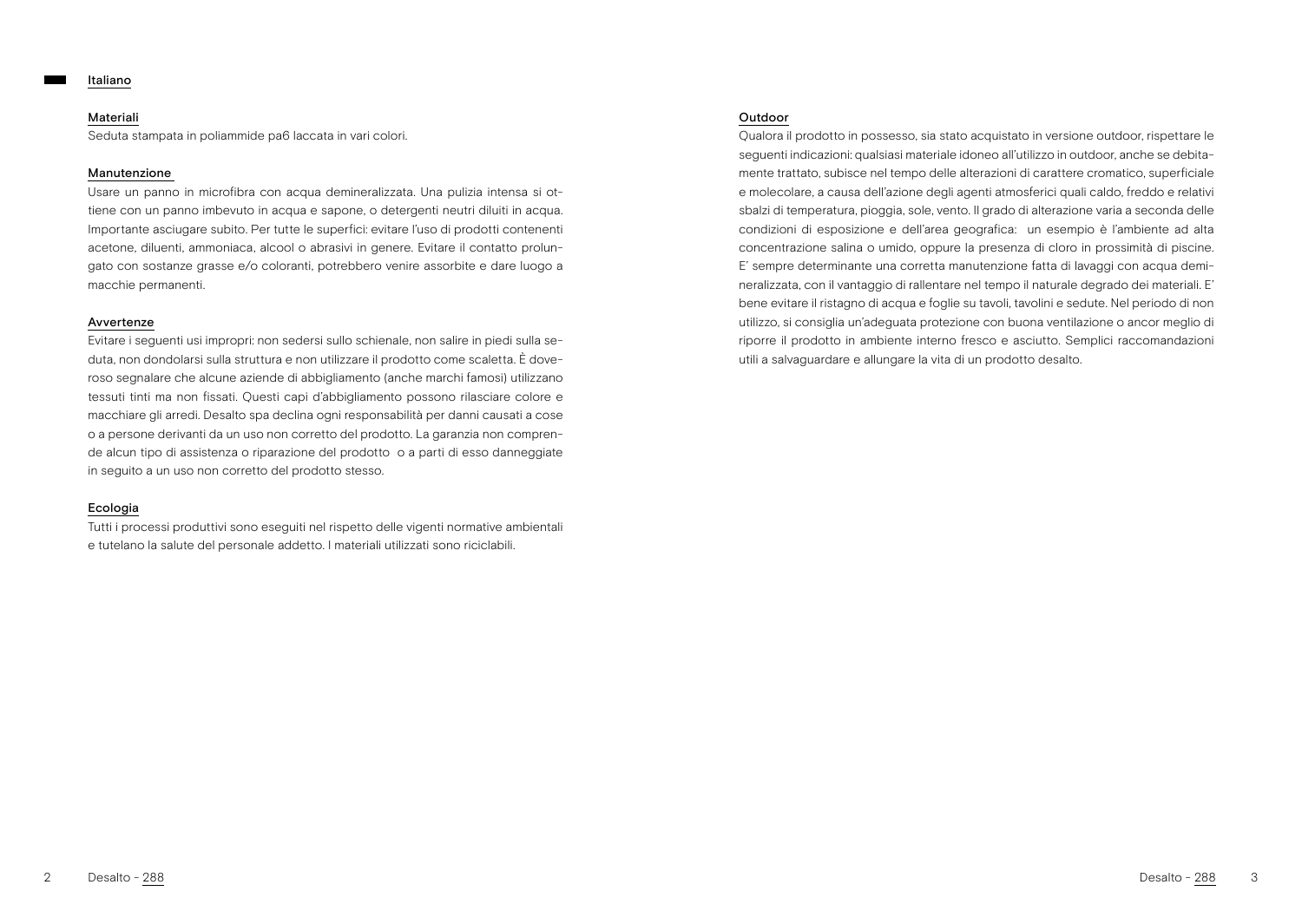#### English

# Matériaux

Pressed polyamide pa6 seat lacquered in different colours.

# Maintenance

Use a soft cloth with demineralized water. For a more intense cleaning use a soft cloth dampend with water and natural soap or detergents diluted with water. It is important to dry immediately. For all surfaces: avoid the use of products containing acetone, solvents, ammonia, alcohol or abrasives in general. Avoid prolonged contact with greasy and/ or coloring substances, could be absorbed and stain permanently.

# Warning

Avoid the following inappropriate uses: do not seat on the back, do not climb up and stand on the seat, do not rock on the structure and do not use the products as a step ladder. Please take note that some clothing companies (famous brands, too) use dyed but not fixed fabrics, such fabrics can release colour and stain furniture. Desalto spa will accept no liability for any damages caused to property or persons subsequent to incorrect handling of the product. If the assistance of the manufacturer is required to rectify faults arising from incorrect installation or use, this assistance is not covered by the guarantee.

#### Ecology

All the production processes are carried out respecting the environmetal regulations in force and safeguard the health of the staff employed. The materials used are recyclable.

# **Outdoor**

If the product in possession has been purchased in the outdoor version, please respect the following indications: any material suitable for outdoor use, even if duly treated, undergoes changes of chromatic, superficial and molecular character over time, due to the action of atmospheric agents such as heat, cold and relative changes in temperature, rain, sun, wind. The degree of alteration varies according to the exposure conditions and the geographic area: an example is the environment with a high concentration of salt or humid, or the presence of chlorine close to swimming pools. A proper maintenance by washing the product with demineralized water is always decisive, with the advantage of slowing down the natural degradation of the materials over time. It is good to avoid the stagnation of water and leaves on tables, small tables and chairs. In the period of non-use, we recommend an adequate protection with good ventilation or even better to store the product in a fresh and dry indoor environment. Simple recommendations to safeguard and extend the life of a desalto product.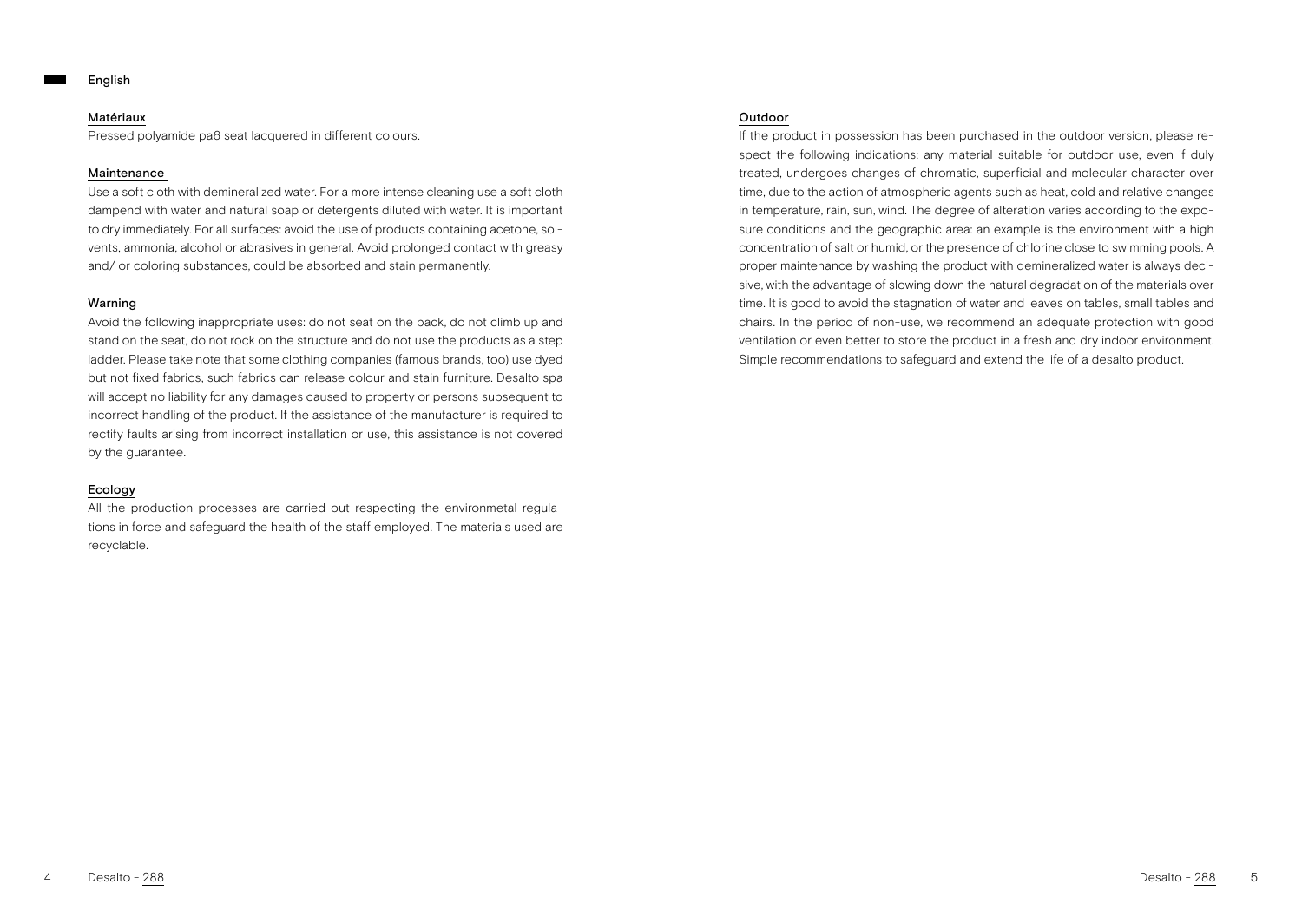#### Materialien

Gedruckter sitz aus polyamid pa6 lackiert in verschiedenen farben.

# Pflege

Platten aus glänzendem glas: reinigung mit einem glasreinigungsmittel. Platten aus mattem glas und keramik: reinigung mit einem weichen lappen mit demineralisiertem wasser . Eingehende reiniging, stopfen mit einem weichen lappe aus mikrofaser, getränkt mit seife oder neutrale reinigungsmittel und wasser. Wichtig: sofort trocknen für alle oberfläche : keine produkten mit azeton , verdünnungsmittel, ammoniak oder scheuermittel benuten. Nicht mit fett oder farbstoffen in beruhrung kommen lassen , sie können ausgesaugt werden und dauerflecken verursachen.

#### Besondere hinweise

Vermeiden sie die folgenden unsachgemässen gebrauchsweisen: setzen sie sich nicht auf die rückenlehne, steigen sie nicht mit den füssen auf den stuhl, schaukeln sie nicht, und benutzen sie den stuhl nicht als leiter. Bitte merken sie, dass einige bekleidungsfirma ( auch wichtige marken ) gefärbte und nicht farbfixierte stoffen benutzt. Diese kleidungen können die farbe wiederlassen und die einrichtungsgegenstände befelcken. Desalto spa lehnt jegliche haftung für sachoder personenschäden ab, die durch einen unsachgemässen gebrauch des produktes hervorgerufen werden. Die garantie umfasst keinerlei hilfsleistung oder reparatur des produktes oder seiner teile, die in folge eines unsachgemässen gebrauchs des produktes beschädigt wurden.

#### Umwelt-und gesundheitsschutz

Alle phasen des produktionsprozesses werden in entsprechung zu den einschlägigen bestimmungen zum umweltschutz und zum gesundheitsschutz am arbeitsplatz ausgeführt. Alle eingesetzten materialien sind recyclebar.

# Outdoor

Wenn das produkt in der outdoorversion gekauft wurde, beachten sie bitte die folgenden angaben: jedes material, das für die verwendung im freien geeignet ist, unterliegt, selbst wenn es ordnungsgemäss behandelt wird, im laufe der zeit veränderungen des chromatischen, oberflächlichen und molekularen charakters aufgrund von witterungseinflüssen wie hitze, kälte und relativen temperaturänderungen, regen, sonne und wind. Der grad der veränderung variiert je nach den expositionsbedingungen und dem geografischen gebiet: ein beispiel ist die umgebung mit einer hohen salzkonzentration oder luftfeuchtigkeit oder den ausdünstungen von chlor in der nähe von schwimmbädern. Es wird stets die fachgerechte reinigung mit demineralisiertem wasser empfohlen, um den natürlichen verschleiss der materialien im laufe der zeit zu verlangsamnen. Es ist gut, wasser und blätter schnellstmöglich von tischen, beistelltischen und stühlen zu entfernen. Es sollte ebenfalls darauf geachtet werden, gegenstände und dekoobjekte nicht für lange zeit auf den tischplatten stehen zu lassen. Diese könnten ränder und flecken verursachen, welche später nur schwer oder gar nicht mehr entfernt werden können. Wenn sie diese einfachen empfehlungen zur sicherung und verlängerung der lebensdauer beachten, werden sie noch länger freude an den produkten der firma desalto haben.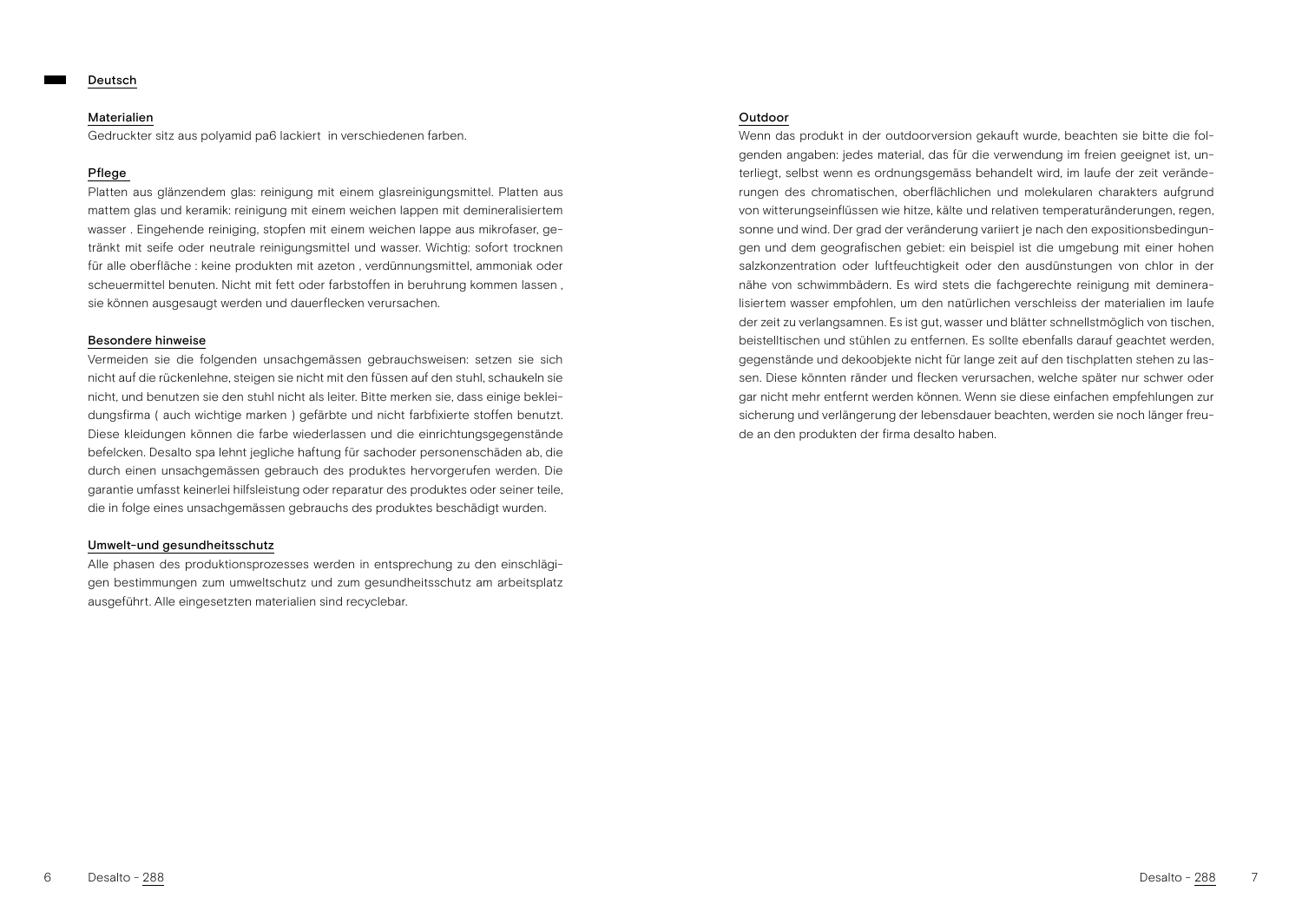#### Francais

#### Matériaux

Chaise en polyamide pa6 laquée en différentes couleurs.

# Entretien

Plateaux en verre brillant: utiliser des produits conçus pour le nettoyage des verres. Plateaux en verre mat et céramique: utiliser un chiffon en microfibre avec de l'eau démineralisée. Pour un nettoyage plus profond, tamponner avec un chiffon en microfibre imbibé de detergent neutre dilué en eau abondant. Important : sécher immédiatement. Pour toutes les surfaces: éviter l'utilisation de produits contenant de l'acétone, des diluants, de l'ammoniaque, de l'alcool ou des abrasifs en général. Éviter un contact prolongé avec des substances grasses et/ ou colorantes qui pourraient être absorbées et donner lieu à des tâches permanentes.

#### Avertissements

Eviter les utilisations impropres suivantes: ne pas s'asseoir sur le dossier, ne pas se mettre debout sur l'assise, ne pas se balancer sur la structure et ne pas utiliser le produit comme escabeau. Merci de noter que certaines marques de vêtements (marques tres connus egalement) utilisent des tissus teintes, mais non fixes, qui peuvent ensuite liberer la couleur et tacher l'ameublement. Desalto spa decline toute responsabilite pour les dommages causes a de choses ou a des personnes suite a une utilisation non-conforme du produit. La garantie ne comprend pas toute forme d'assistance ou de reparation du produit ou de ses elements endommages suite a une utilisation non conforme du produit lui-meme.

# Écologie

Tous les processus de production son executes conformement aux normes de l'environnement en vigueuret ils protegent la sante des operateurs. Les materiaux utilises sont recyclables

#### Outdoor

Si le produit en possession a été acheté dans la version outdoor, respecter les indications suivantes: tout matériau approprié pour une utilisation en extérieur, même si il est dûment traité, subit dans le temps des modifications de caractères chromatiques , superficiel et moléculaire, en raison de l'action des agents atmosphériques tels que la chaud, le froid et les changements de température relatifs, pluie, soleil (ultra violets), vent. Le degré de modification varie en fonction des conditions d'exposition et de l'aire géographique: un exemple est la solution saline à haute concentration ou humide, ou la présence de chlore en proximité de piscines. Un entretien correct avec lavages à l'eau déminéralisée est toujours décisif, avec l'avantage de ralentir la dégradation naturelle des matériaux dans le temps. Il est bon d'éviter la stagnation de l'eau et des feuilles sur les tables, les tables basses et les chaises. En cas de nonutilisation, nous recommandons une protection adéquate avec une bonne ventilation ou encore mieux de stocker le produit dans un environnement intérieur frais et sec, simples recommandations pour sauvegarder et prolonger la vie d'un produit desalto.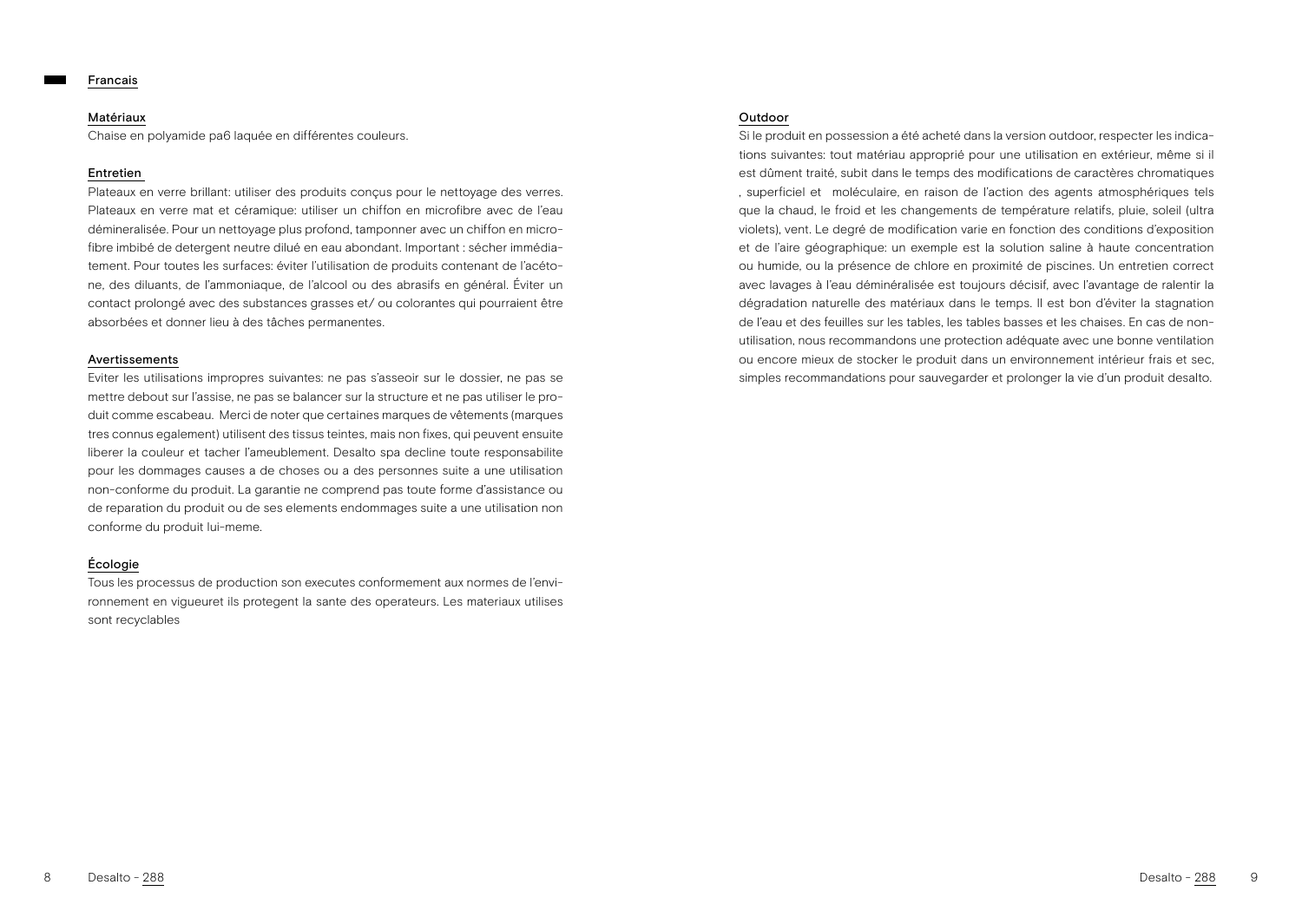#### Materiales

Silla en poliamida pa6 lacada en varios colores.

# Mantenimento

Encimeras en cristal brillante: utilizar productos para limpiar los cristales. Encimeras en cristal mate y cerámica: utilizar un paño suave con agua desmineralizada. Para una limpieza más intensa utilizar un paño embebido de agua y jabón, o bién de detergentes neutros diluidos en agua. Lo importante es secar inmediatamente. Para todas las superficies: evitar el uso de productos que contengan acetona, diluyentes, amoniaco, alcohol étilico o abrasivos en general. Evitar el contacto prolongado con sustancias grasas y/ o colorantes, prodrían venir absorbides y producir manchas permanentes.

# Advertencias

Evitar los siguientes usos impropios: no sentarse en el respaldo, no ponerse de pie sobre el asiento, no balancearse sobre la estructura, no utilizar el producto como escalera. Debemos señalar que algunas empresas de ropa (incluso marcas famosas) utilizan tejidos teñidos pero no impregnados. Estas ropas pueden incluso desteñir o manchar los muebles. Desalto spa declina toda responsabilidad por daños a personas o cosas derivados del uso incorrecto del producto. La garantía no comprende ningun tipo de asistencia o reparacion del producto, ni de partes del mismo, en caso de daños causados por el uso incorrecto.

# Ecología

Todos los procesos productivos son seguidos con respecto a las vigentes normas y tutelan la salud del personal encargado. Los materiales utilizados son reciblables.

# Outdoor

Si el producto ha sido adquirido en la versión outdoor, es bueno respetar las siguientes indicaciónes: cualquier material adecuado para uso en el exterior, aunque está debidamente tratado, sufre cambios de carácter cromático, superficial y molecular a lo largo del tiempo, debido a la acción de los agentes atmosféricos como calor, frío y cambios de temperatura, lluvia, sol, viento... El grado de alteración varía según las condiciones de exposición y el área geográfica: un ejemplo es el ambiente con una alta concentración de sal o húmedo , o la presencia de cloro cerca de las piscinas. Un correcto mantenimiento con limpieza hecha con agua desmineralizada siempre es decisivo, con el beneficio de ralentizar la degradación natural de los materiales a lo largo del tiempo. Está bien evitar el estancamiento de agua y de hojas en las mesas, mesas de centro y sillas. En el período de no uso, recomendamos una protección adecuada con buena ventilación, o incluso mejor almacenar el producto en un ambiente interior fresco y seco. Simples recomendaciones útiles para salvaguardar y extender la vida de un producto desalto.